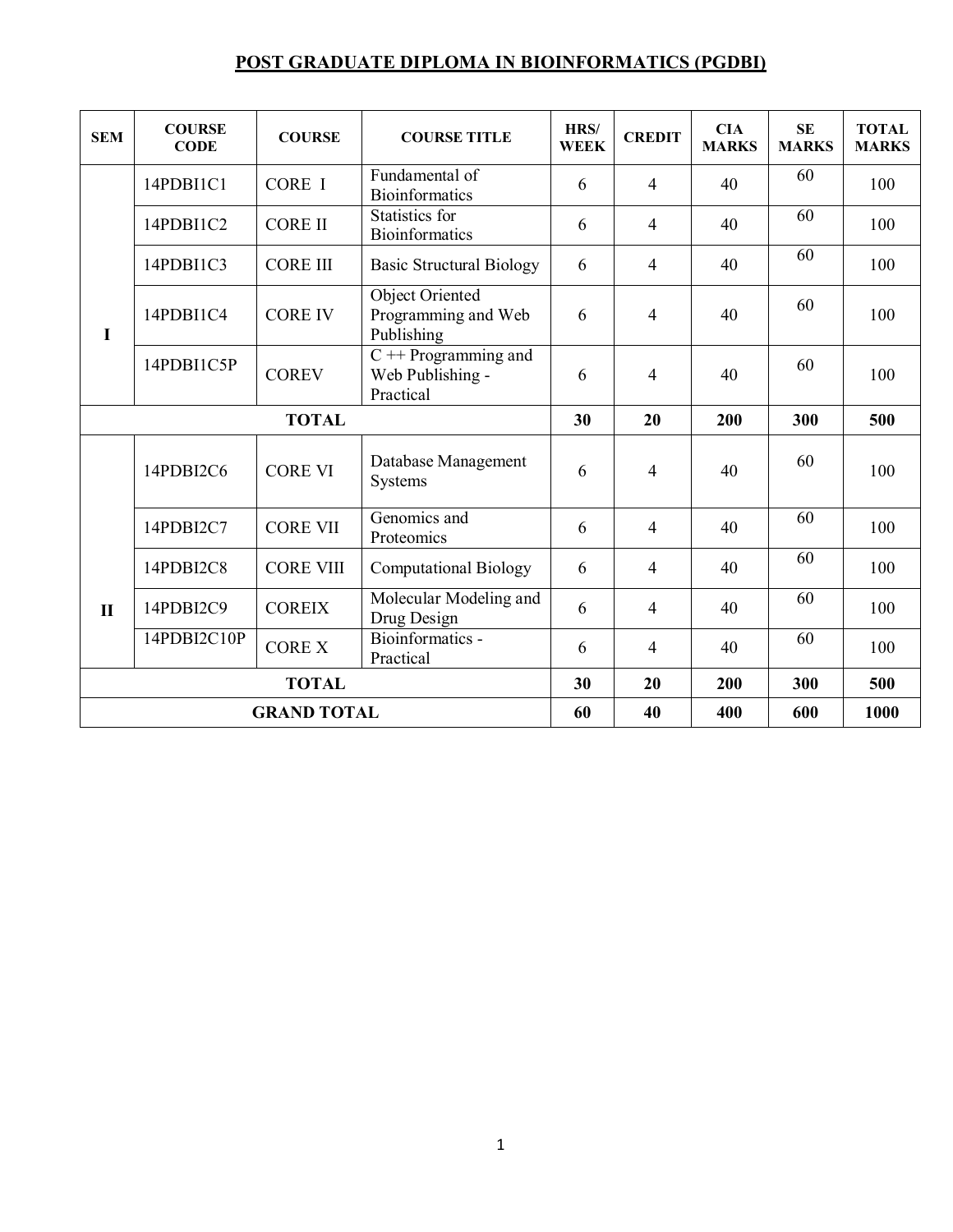# **SEMESTER I: CORE - I FUNDAMENTAL OF BIOINFORMATICS**

**Course Code:14PDBI1C1 Max. Marks : 100** Max. Marks : 100 **Hours / Week: 6 Internal Marks : 40 Credit: 4 External Mark: 60 External Mark: 60** 

### **Objectives:**

Introduce the basics, models and applications of different biological sequence describe the database designing concepts and the languages used Describe the widely used relational database model and biological sequence databases.

# **UNIT I :** 18 hours

Bioinformatics – an Overview, Definition and History.Information Networks –Internet in Bioinformatics, <sup>#</sup>EMBnet – Commercial Databases and Software's<sup>#,</sup> Intranet and Internet Packages#. **UNIT II :** 18 hours

Languages – Basics of Programming, Perl – Basics, String handling, subroutines.HTML – Basics, Tags, Text handling, Image handling, Links, Frames and Tables.<sup>#</sup>XML - Basics, data binding and record sets#.

**UNIT III:** 18 hours Protein Information Resources – Biological Databases, Primary Sequence Databases, Composite Protein Sequence Databases, -  $*$ Secondary Databases – Prosite, Prints, Blocks Profiles and Identity#. **UNIT IV:** 18 hours

Genome Information Resources – DNA sequence Databases – EMBL DDBJ, Genbank GSDB (Genome, Sequence Database), # UniGene-Comprehensive microbial Resource#. **UNIT V:** 18 hours

Evolution of Bioinformatics – Scope – Potentials of Bioinformatics, Human Genome Project – # Bioinformatics in India – Future of Bioinformatics#.

# **# # Self-study portion**

### **Text Books:**

1. T.K. Attwood and D.J. Parry-Smith, Introduction to Bioinformatics, PearsonEducation Ltd., New Delhi, 2004.

2. Arthur M. Lesk, Introduction to Bioinformatics, Oxford University Press, NewDelhi, 2003.

3. D. Higgins and W. Taylor (Eds), Bioinformatics- Sequence, structure and databanks, Oxford University Press, New Delhi ,2000.

Unit I Chapter I Sections 1, 8-11. **T.B - 1** 

Unit II Chapter IISections 6-9.T.**B- 2** 

Unit III Chapter I Sections 1.2, 1.1, 3.2.**T.B- 3** 

Unit IV Chapter VIII Sections 180-191. **T.B-3** 

Unit V Chapter I Sections 1-23. **T.B-2**

### **Books for References:**

1. S. R. Swindle, R.R.Miller and G.S.A.Myers (Eds.), Internet for the MolecularBiologist, Horizon Scientific Press, Wymondham, UK, 1996.

2. S.C. RastogiNamitaMendirattaParagRastogi. (Bioinformatics Concepts, Skills & Applications, 2003.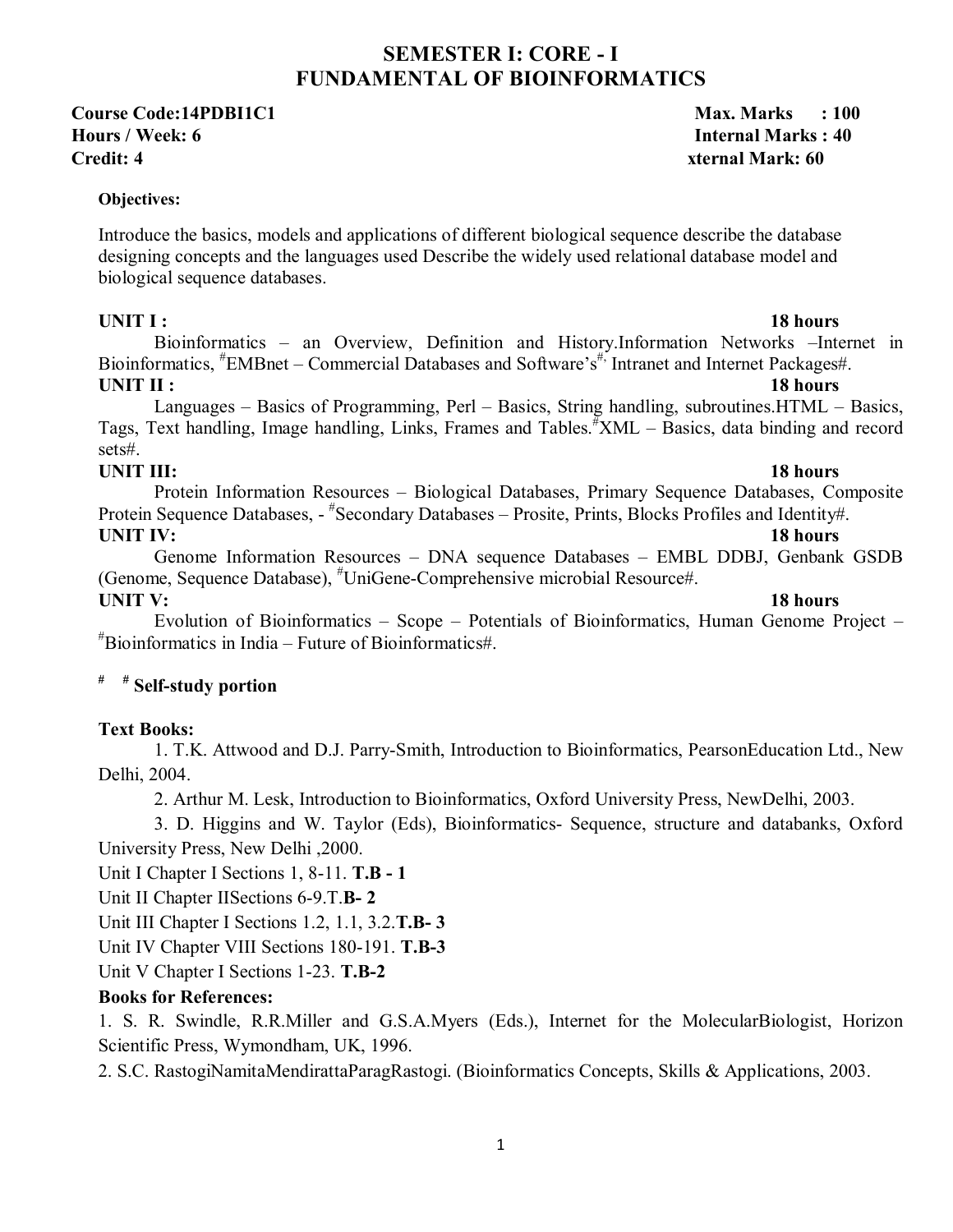### **SEMESTER I: CORE - II STATISTICS FOR BIOINFORMATICS**

# **Course Code:14PDBI1C2Max Marks: 100 Hours/Week: 6Internal Mark: 40 Credit: 4 External Mark : 60**

### **OBJECTIVES:**

To gain knowledge in measures of central tendency and dispersion to appropriately choose, define and/or derive probability distributions such as the binomial, poison and normal distribution to solve engineering problems.

**UNIT I :** 18 hours Measures of central Tendency – Arithmetic Mean – Median – Mode – Quartiles –Range – <sup>#</sup>Quartile deviation – #Mean deviation – Standard Deviation#.

# **UNIT II :** 18 hours

Probability – Addition Theorem – Multiplication Theorem - <sup>#</sup>Baye's Theorem and related problems#.

### **UNIT III :** 18 hours

Theoretical Distributions – Binomial, Poisson and Normal –  $<sup>#</sup>$  fitting of the Distributions and its</sup> properties - Z-score, P-value and E-value#.

**UNIT IV :** 18 hours Theory of Attributes – Introduction – Dichotomy – Consistency of Data –Independence of Attributes – Association of Attributes – # Rules coefficient of Association#.

**UNIT V :** 18 hours Sampling Distributors – Large and small sample tests – Student's  $t^2$  test,  $X^2$  test, F-test – and # Normal test and their applications#.

# **# # Self-study portion**

### **Text Book:**

- 1. S.C. Gupta and V.K. Kapoor, Fundamentals of Mathematical Statistics, 11<sup>th</sup> Edition, Sultan Chand & Sons, New Delhi, 2002.
- 2. Glover & Mitchell. (An Introduction to Biostatistics), 2002.

Unit I Chapters VI Sections 77-80. **T.B-1** 

Unit II ChaptersIIISections 58-76**. T.B-1**

Unit III Chapters I Sections 1.2, 1.1, 3.2. **T.B-1**

Unit IV Chapters IV Sections 35-42.**T.B-2**

Unit V Chapters I Sections 222-224. **T.B-2**

### **Books for Reference:**

1. S.P.Gupta, Statistical Methods, Sultan Chand & Sons, 1996.

2. L. Frothier, Introduction to Biostatistics, Academic Press, 1995.

3. Robert R. Sokal and F.J. Rohlf, Introduction to Biostatistics (Biology- Statistics Series), W.H. Freeman

& Company, New York, 1987.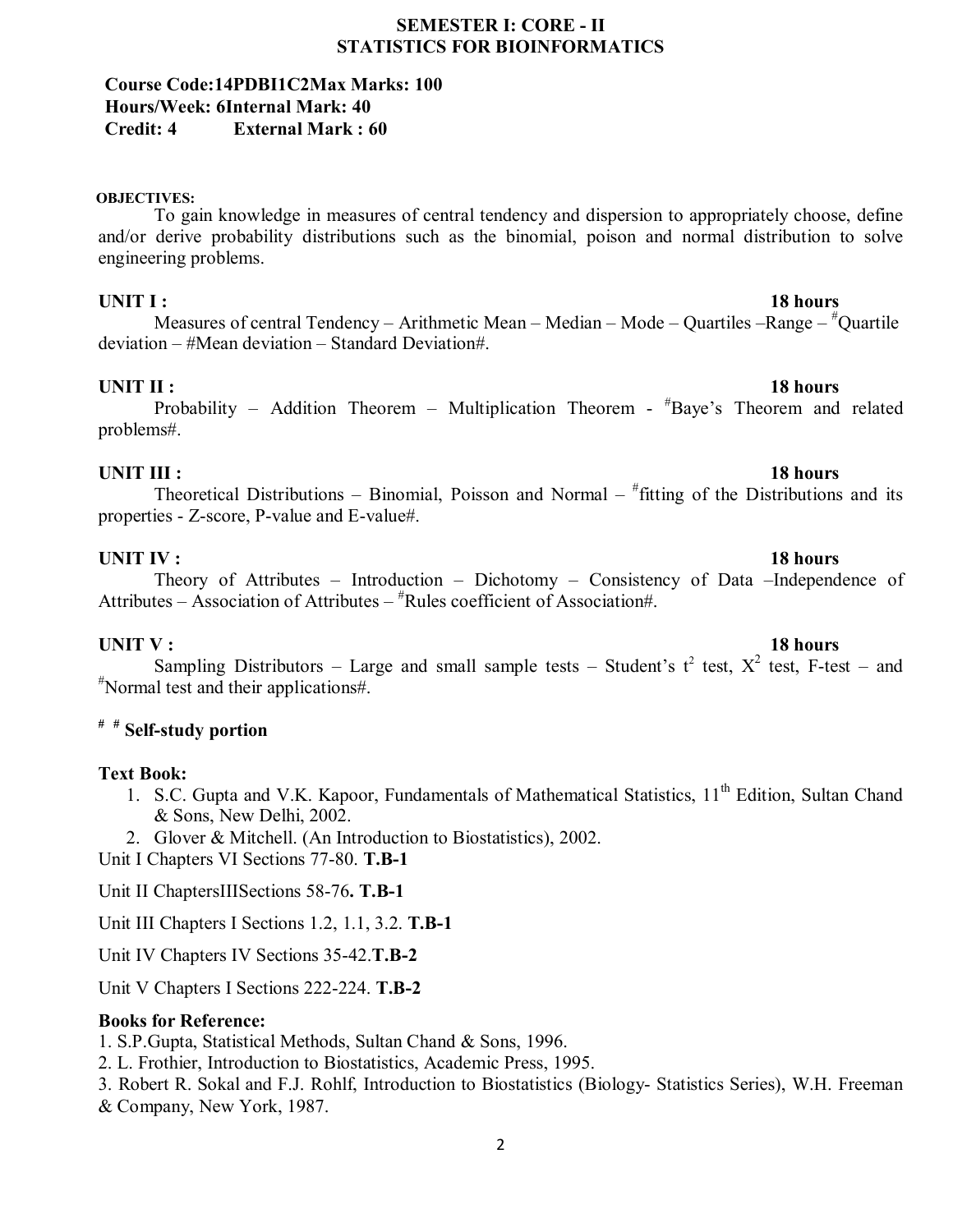# **SEMESTER I: CORE - III BASIC STRUCTURAL BIOLOGY**

**Course code:14PDBI1C3** Max Marks :100  **Hours/Week : 6 Internal Marks :40 Credit : 4 External Marks :60** 

### **Objective:**

To study cell structure and functions of organelle functions and understand the mechanism of cellular transport within and outside the cell membrane.

### **UNIT I :** 18 hours

Cell Structure and Ultra cell structure of Pro and Eukaryotic cells – Cell wall – cell membrane – Biomembranes – Organelles. – Diffusion –  $*$ Active and Passive Transport –  $*$ Osmoregulation#

# **UNIT II :** 18 hours

Carbohydrates – Classification Types – Structure – Function. Lipids –  $*$ Classification Types – Structure – Function#.

## **UNIT III :** 18 hours

Introduction and Physiochemical Properties of Nucleic Acids – DNA and RNA.Watson and Crick Model of DNA and the different forms of DNA.RNA structure – <sup>#</sup>Principles and Prediction.Gene Structure#.

# **UNIT IV :** 18 hours

Classification of amino Acids.Classification and three-Dimensional structure of proteins. Overview of protein structure – Primary, Secondary, Tertiary and Quaternary structures – J helix, <sup>#</sup>K Pleated sheet, # Ramachandran plot and bonds stabilizing protein structure#.

# **UNIT V :** 18 hours

Principles of Structural Organization and Conformational Analysis.Prediction of Protein structure – Fold Recognition (threading), Comparative Modeling (homology), <sup>#</sup>The Chou and Fasmanmethod.<sup>#</sup>Basic Principles of X-ray Diffraction Studies, NMR, Mass Spectroscopy in Identifying Protein Conformation#.

# **# # Self-study portion**

### **Text Books:**

1. Principles of Physical Biochemistry – Van Holde, Prentice Hall.

2. Basic one & two dimensional NMR spectroscopy, Horst FriebolinWitey –VCH – 1990.

3. J. David Rawn Town State University (biochemistry). 2004.

Unit I Chapters I Sections 3-27.**T.B-1** 

Unit II Chapters III Sections149-209.**T.B-1**

Unit III Chapters V Sections 665-975.**T.B-1**

Unit IV Chapters IV Sections 265-359. **T.B-2**

Unit V Chapters V Sections 101-109. **T.B-3**

### **Books for References:**

3. Lechninger Principles of Biochemistry – David L.Nelson, MichaelM.cox.3rd Edition Macmillan worth Publishers.1990.

4. Principles of Protein structure, G.E.Shultz and R.H.Schirmer, Springer –verlag, New York.2004.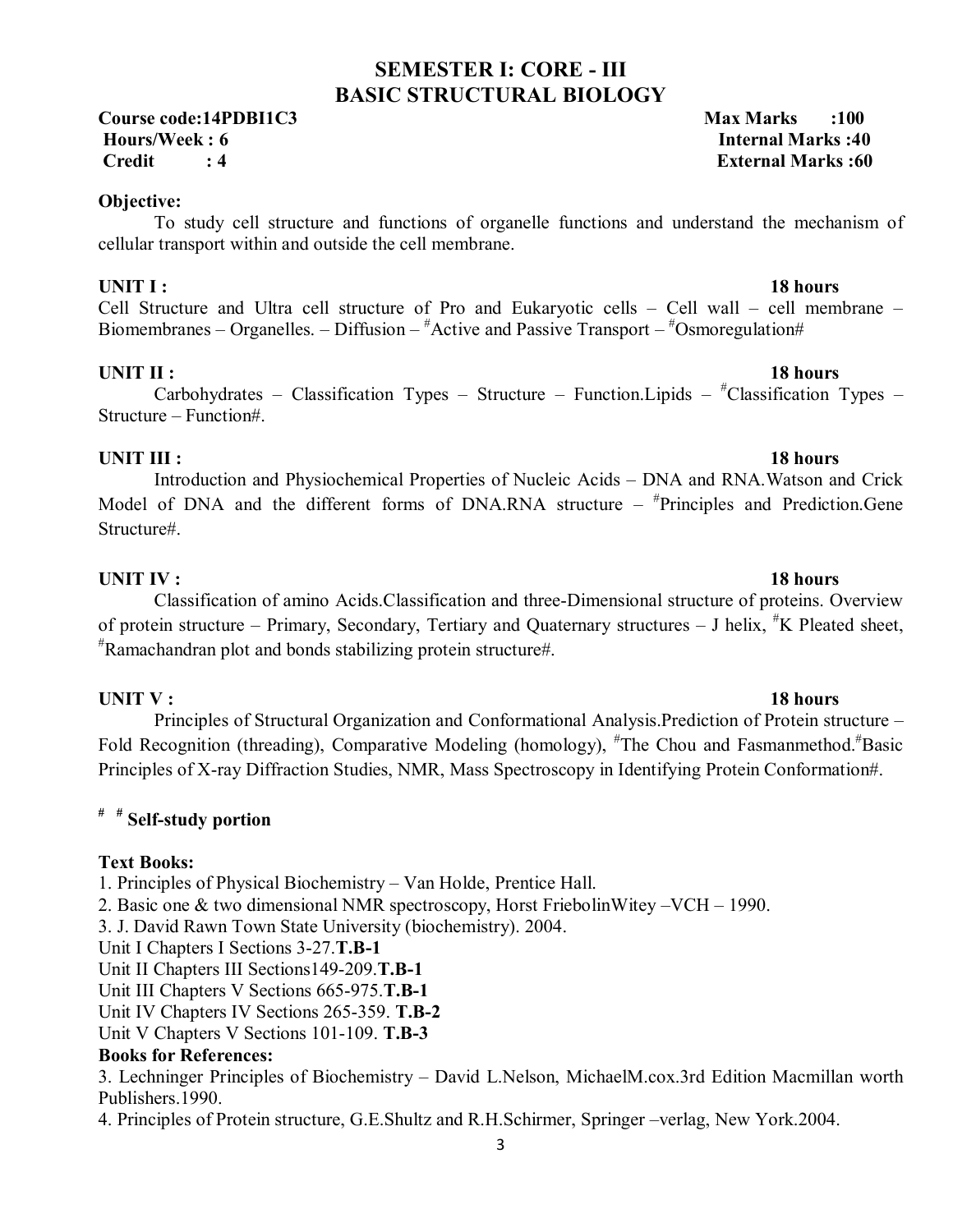# **SEMESTER I:CORE- IV OBJECT ORIENTED PROGRAMMING AND WEB PUBLISHING**

**Course Code:14PDBI1C4** Max Marks: 100 **Hours / Week: 6 Internal Mark: 40 Credit: 4 External Mark : 60**

### **Objectives:**

Understand the program development life cycle Design algorithms to solve simple problems using computers Convert algorithms into HTML and C++ programs and execute.

Object Oriented Programming with C++: Introduction to the basic concepts of C++ language – Tokens, Keywords, Identifiers, Data types, Variables, Manipulators – Expression and Control structures. # Functions: Main function – function prototyping – call by reference – function overloading – friend and inline functions.

# **UNIT II :** 18 hours

Classes and objects – Constructors and Destructors – Operator overloading  $-\sqrt[{\mu}]{\text{Type conversions}}$ .

## **UNIT III :** 18 hours

Inheritance – Single inheritance –  $^{\#}$ multiple inheritance – Hierarchical, Hybrid inheritance – Polymorphism – Pointers –  $*$ Console I/O operations.

## **UNIT IV :** 18 hours

Files – classes for file stream operations – Opening, closing and processing files –End of file detection – File pointers –  $*$ Error handling during file operations –  $*$ Command line arguments – Exception handling.

# **UNIT V :** 18 hours

Web Publishing: Internet – WWW – Browser – Designing web site – Basics of creating a web page with HTML – Linking – Text formatting  $-$  #Adding Images and background to HTML pages – Tables – Image maps.

# **# # Self-study portion**

### **Text Books:**

1. For Units 1 to 4 "Object Oriented Programming with C++" – EBalagurusamy – TMH. 2. For Unit 5 : "Web Publishing" – Monica D'Souza & Jude D'Souza – TMH– 2001. Unit I Chapters I Sections 3-27.**T.B-1**  Unit II Chapters III Sections149-209.**T.B-1** Unit III Chapters V Sections 265-275.**T.B-1** Unit IV Chapters IV Sections 65-78. **T.B-2** Unit V Chapters V Sections 101-109. **T.B-2 Reference Books:**  1. Object Oriented Programming in C++ - Robert Lafore, Galgotia

2. let us C++ - YeshwantKanetkar – BPB.

3. Instant HTML Programmer's Reference – Steve Wright – WROX Press Ltd.

### **UNIT I :** 18 hours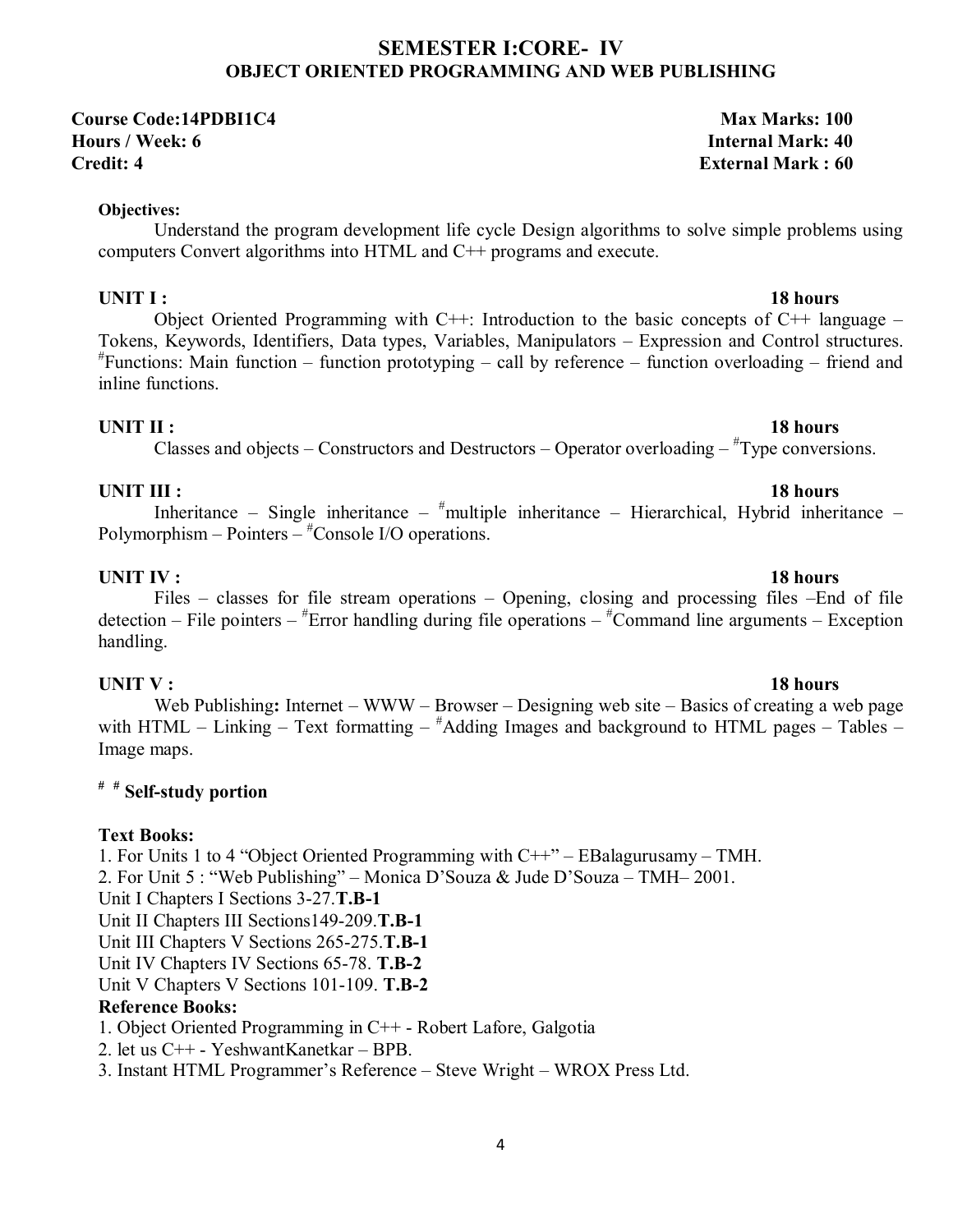### **SEMESTER I: CORE - V C++ PROGRAMMING AND WEB PUBLISHING - PRACTICAL**

**Course Code:14PDBI 1C5P** Max. Marks: 100 **Hours / Week: 6 Internal Marks: 40 Credit: 4 External Marks : 60**

## **Objectives**

Understand the program development life cycle Design algorithms to solve simple problems using computers Convert algorithms into HTML and C++ programs and execute.Application of the programs in HTML and C++ using algorithms to solve and web design.

- 1. Factorial of a given number.
- 2. Sorting and merging two arrays of numbers.
- 3. Sorting names in alphabetical order.
- 4. Reversing a given string.
- 5. Checking for palindrome.

6. String Manipulation – String copy, String length, String concatenation, String comparison and String reverse.

- 7. Mean, median, mode and standard deviation calculations.
- 8. Storing and retrieving amino acid sequences using structure data types.
- 9. Swapping two values using pointers.
- 10. File Processing Creation and simple processing.
- 11. Computing amino acid composition of a given protein sequence.
- 12. Enumerate RNA Secondary Structure.

### *Web Publishing***:**

1. Create a web page for your University / College using HTML. The opening page should provide hyperlinks to other pages (add animation and sound effects appropriately).

2. Creating a web page to get protein sequence data and compute and display amino acid composition.

3. Creating a web page to get nucleic acid sequence data and compute and display base composition.

### **Text Books:**

- 1. E.Balagurusamy(Third Edition 2006). Object Oriented Programming C++.
- 2. A. Jitender). Introduction to HTML."Web Publishing" Monica D'Souza & Jude D'Souza TMH– 2001. Third Edition (2008).

### **Practical**

 **Practical** 1 to 12:**T.B-1 Practical** 1 to 3:**T.B-2**

### **Books for References**

- 1. Gary J.Bronson (A First Book of ANSI C Third Edition 2001).
- 2. Adapted by Jitender Kumar Chakra, Programming with C and C++. (Scond Edition 2006).
- 3. let us C++ Yes want Kantar BPB.
- 4. 3. Instant HTML Programmer's Reference Steve Wright WROX Press Ltd.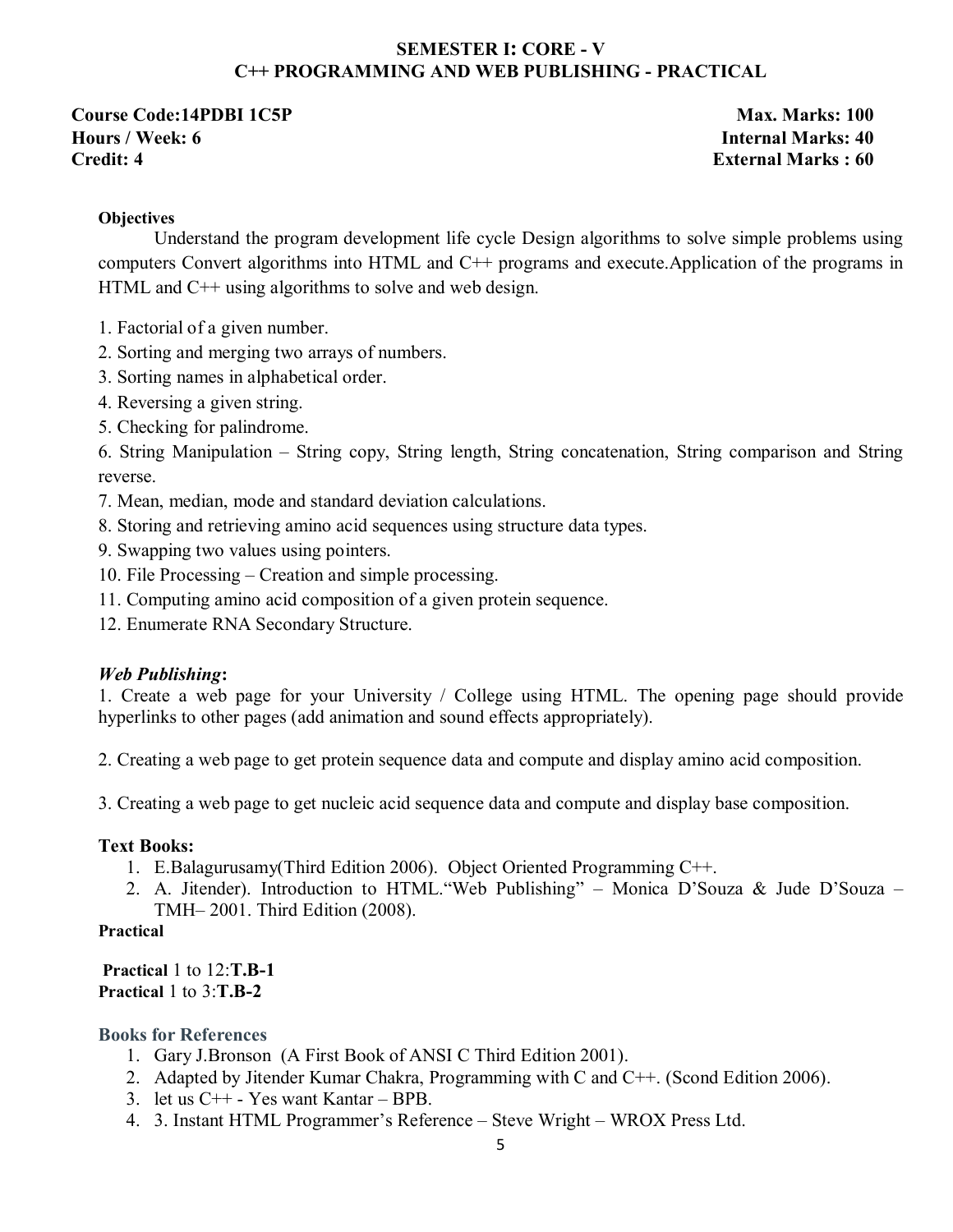### **SEMESTER II:CORE - VI DATABASE MANAGEMENT SYSTEMS**

**Course Code:14PDBI 2C6 May. Marks: 100 Hours / Week: 6 Internal Marks: 40 Credit: 4 External Marks : 60**

### **Objectives:**

Introduce the basics, models and applications of different DBMS. Describe the database designing concepts and the languages used.

### **UNIT I :** 18 hours

Data base: Introduction – Basic Technology and Data Basics –  $*$ Objective of a Data base organization – Entities & Attributes.

# **UNIT II :** 18 hours

Data Models: Introduction – Schemes & Sub Schemes – Data base Management Systems – Tree Structures – Plex Structures – # Relational Databases – Normal Forms.

## **UNIT III :** 18 hours

Data Base Languages: Introduction – Data Description Languages – the CODASYL Data Description Language – #Query Languages – Data Dictionaries.

## **UNIT IV :** 18 hours

Physical Organization: Introduction – Criteria affecting physical organization –Differences between physical & logical organization  $-$  #Addressing Techniques  $-$ Index sequential organization  $-$  Hashing.

## **UNIT V :** 18 hours

Pointers – Chains & Ring Structures: Introduction – Physical representation of tree structures –  $H$ Physical representation of plex structures – Virtual & Storage hierarchies.

# **# # Self-study portion**

### **Text Book:**

- 1. James Martin, Computer Database Organization, Prentice Hall of India.
- 2. Ramon A Mata- Toledo I Pauline K Cushman. DebabrataSahoo (Database Management Systems). (2007).

Unit I Chapters I Sections 1.1-1.25.**T.B-1**

Unit II Chapters II Sections 2.1-2.61.**T.B-1**

Unit III Chapters IV Sections 4.1-4.44.**T.B-1**

Unit IV Chapters V Sections 5.1-5.24.**T.B-2**

Unit V Chapters XVI Sections16.1-16.8.**T.B-2**

### **Books for Reference:**

1. James Martin, Principles of Database Management, Prentice Hall of India

2. C.J.Date, an Introduction to Database systems, 3rd edition, NarosaPublishing House.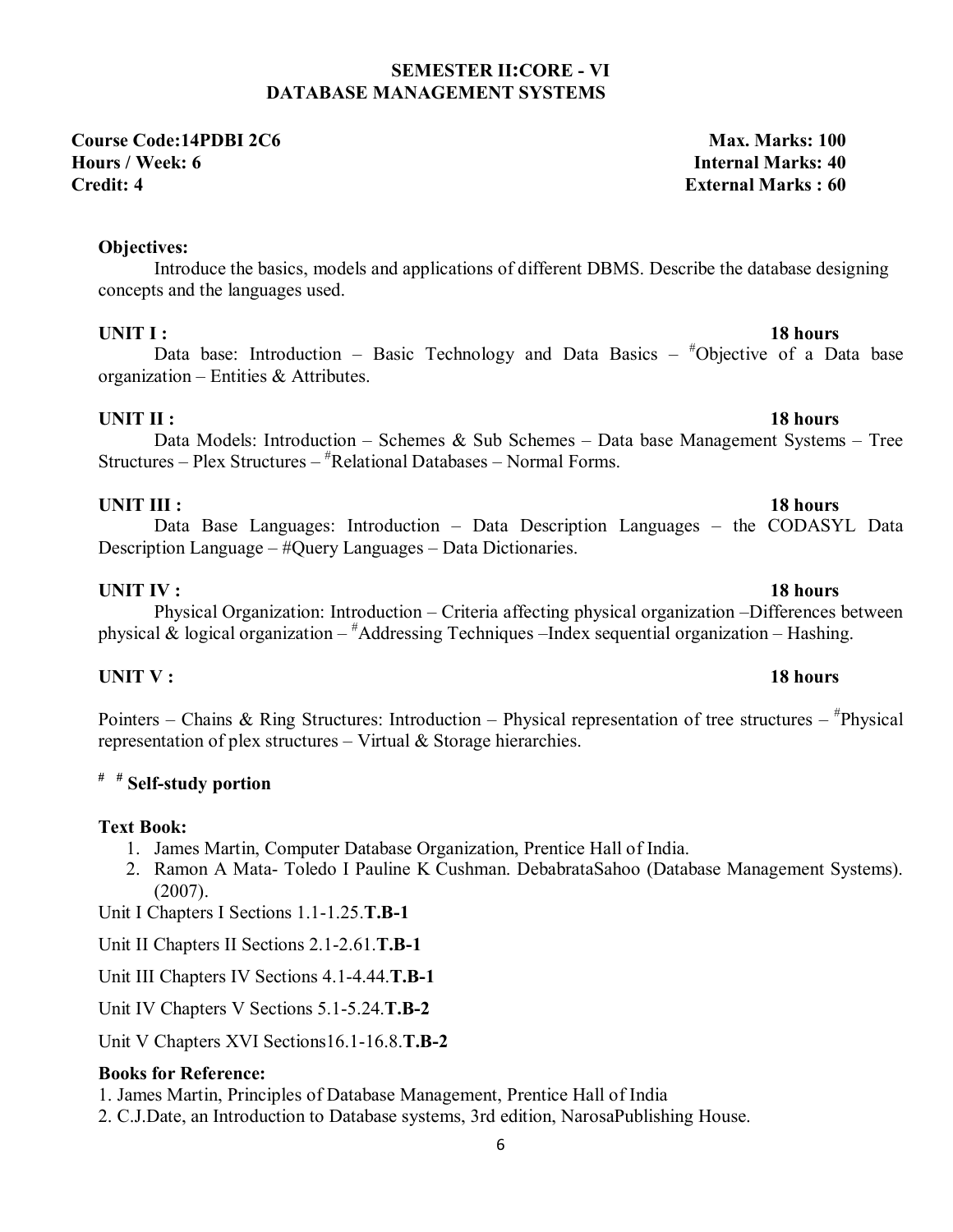## **SEMESTER II: CORE - VII GENOMICS AND PROTEOMICS**

### **Course Code:14PDBI 2C7** Max. Marks: 100 **Hours / Week: 6 Internal Marks: 40 Credit: 4 External Marks : 60**

## **Objective:**

This paper deals with genome map, comparative genomics and structural genomics, functional genomics and regulation. The other part of the paper deals with protein structure prediction and functions and also various tools for analysis of proteins.

# **UNIT I :** 18 hours

The genetic material – Identification of genetic material, genetic code, concept of gene – operon concept – lac and trp operons, # promoters and repressors.

# **UNIT II :** 18 hours

Genomics – definitions – pharmacogenomics – taxicogenomics –  $*$ prokaryotic and eukaryotic genome – genome relationships – human genomics.

# **UNIT III :** 18 hours

Genomics methodologies: Whole genome analysis – Physical methods of sequencing – automated sequencing – genome expression and analysis – serial analysis  $-\pi$  oligo NT array technology –  $\pi$  code micro assay and microchips.

# **UNIT IV :** 18 hours

Proteomics: Definition – Transcriptomics; Proteomics, metabolomics. Techniques of proteomics – 2D PAGE, Multidimensional protein identification (Mud PIT) Isotopically coded affinity Tag (ICAT), Mass spectrophotometer – (MALDI – TOF) MS. <sup>#</sup>Application of functional genomics in basic biology, target / marker identification, target valediction / toxicology, microbial drug resistance, tumour immunology, vaccine discovery, drug design.

**UNIT V :** 18 hours A brief account of genetic engineering –Vectors used in genetic engineering-Genomic DNA library-Cloning and modification methods-# Site Directed mutagenesis-Commercial applications

# **# # Self-study portion**

# **Text Books:**

1. Baxevanis AD and B.F.F. Ouellette, Wiley Bioinformatics – A practical guide to the analysis of genes and proteins. (ed) – Interscience, New York, 2001.

2. S.R Pennington M.J Dunn (proteomics from protein sequence to function) .(2002)

3. T.A.Brown (Genomes). (2006).

Unit I Chapters I Sections 3-12.**T.B-1**

Unit II Chapters IV Sections 103-109.**T.B-2**

Unit III Chapters VIII Sections 197-206.**T.B-2**

Unit IV Chapters X Sections 207-220.**T.B-2**

Unit V Chapters VII Sections 151-166.**T.B-3**

# **Books for References:**

3. Faber K (1992) Biotransformation in Organic Chemistry, Springer Verlag.

4. GerbardtP.Murray RG, Wood WA, Kreig NR (1994) Methods for General and Molecular Bacteriology – American Society for Microbiology Washington D.C.

# 7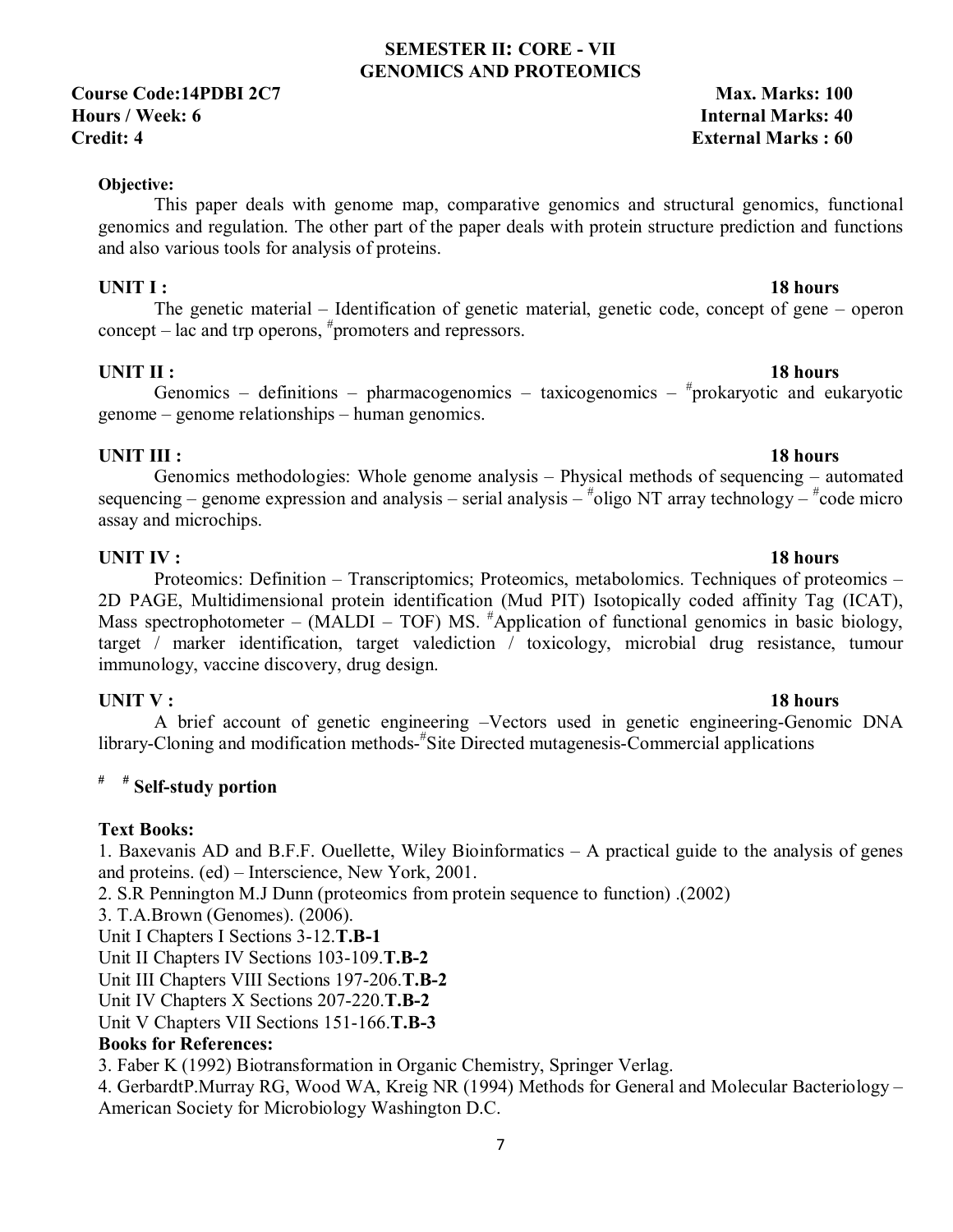# **SEMESTER II:CORE - VIII COMPUTATIONAL BIOLOGY**

**Course Code:14PDBI 2C8 May. Marks: 100 Hours / Week: 6 Internal Marks: 40 Credit: 4 External Marks : 60** 

## **Objectives**

To acquire information from biological databases.Use of computational approaches to analyze this information. To interpret the results as a guide to experiments in Biology

## **UNIT I** 18 hours

Structure of DNA & Protein – Sequence analysis – pair wise sequence comparison – sequence queries against biological databases –  $BLAST$  and  $FASTA - \#$ multifunctional tools for analysis.

## **UNIT II** 18 hours

Multiple sequence alignments, Phylogenetic alignment – profiles and motifs – distance and similarity –  $*$  evolutionary basis of sequence alignment – scores and gaps.

## **UNIT III** 18 hours

Protein structure visualization – tools structure – classification, alignment and analysis.Solvent accessibility and Interactions - Physico chemical properties, structure optimization.<sup>#</sup>Protein resource databases.

# **UNIT IV** 18 hours

Predicting Protein structure and function from sequence – Determination of structure – feature detection – secondary structure prediction – Predicting 3 D structure. # Protein modeling.

# **UNIT V** 18 hours

Genomics and Proteomics – Sequencing genomes – sequence assembly – genome on the web – annotating and analyzing genome sequences. # Proteomics – biochemical pathway databases – submitting sequence to the databases.

# **# # Self-study portion**

# **Text Books:**

1. Bioinformatics: A practical guide to the analysis of genes and proteins –2001 – AD Baxevanis& BFF Ouellette – Wiley Interscience – New York.

2. B Thiagarajan PA Rajalakshmi (Computational Biology). (2009)

Unit I Chapters I Sections 4.1.**T.B-1**

Unit II Chapters II Sections 2.1-2.2.**T.B-1**

Unit III Chapters III Sections 2.3-2.21.**T.B-1**

Unit IV Chapters V Sections 5.1-5.6.**T.B-2**

Unit V Chapters VII Sections 151-166.**T.B-2**

# **Books for References:**

3. Bioinformatics: Sequence, structure and databanks – 2000 – Des Higgins & Willie Taylor – Oxford University Press.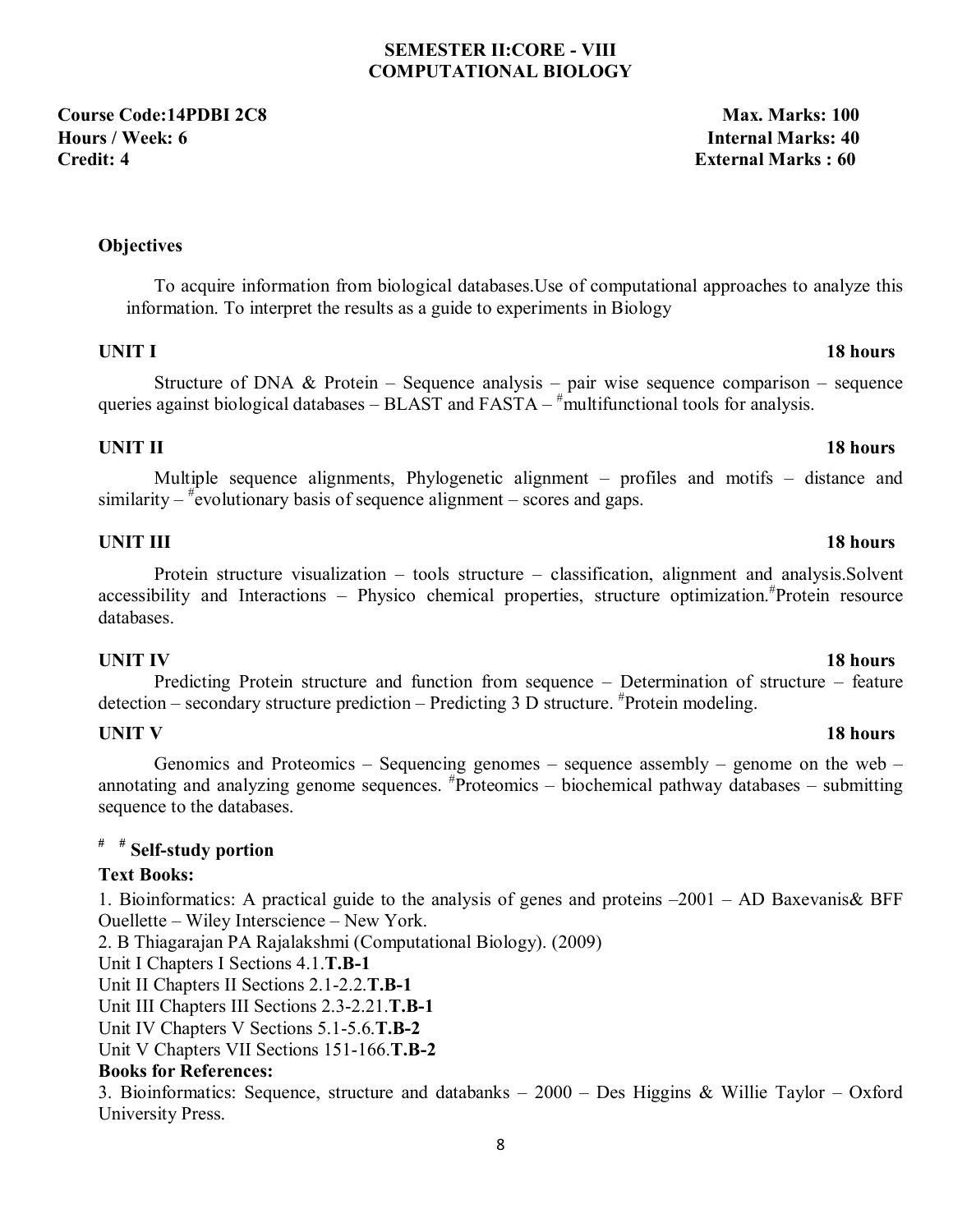### **SEMESTER II: CORE - IX MOLECULAR MODELING AND DRUG DESIGN**

# **Course Code:14PDBI 2C9 Max. Marks: 100 Hours / Week: 6Internal Marks: 40 Credit: 4External Marks: 60**

### **Objective:**

 It deals with molecular modeling, quantum mechanics, and molecular mechanics. Pertaining to drug discovery. Provide a broad and thorough background in modeling tools and docking programs.

Recent advances in drug design methodologies, Biomolecular structure, Structure activity relationship, <sup>#</sup>Pharmacokinetics, <sup>#</sup>structure-based drug design.

**UNIT II** 18 hours Pharmacophoric pattern, ADME Properties, quantitative structure activity relationship, #Use of genetic algorithms and principle component analysis in the QSAR equations.

# **UNIT III** 18 hours

Molecular modeling, quantum mechanical and molecular orbital methods, introduction to semiempirical, molecular mechanics and abintiotechniques.<sup>#</sup>Simulation techniques, potential energy surfaces, docking and modeling substrate – receptor interactions.

**UNIT IV** 18 hours Software tools for modeling bio-molecules. <sup>#</sup>Molecular electrostatic potentials, charge analyses.Protein conformations, folding and mutation through modeling.

# **UNIT V** 18 hours

Use of Genomics and Proteomics for understanding diseases at molecular level strategies for target identification and <sup>#</sup>lead design.

# **# # Self-study portion**

# **Text Books:**

- 1. Andrew Leach, Molecular Modeling: Principles and Applications  $(2<sup>nd</sup>Edition)$ , Addison Wesley Longman, Essex, England, 1996.
- **2.** Alan Hinchliffe, Molecular Modeling for Beginners, John-Wiley, 2003.

Unit I Chapters XI Sections 12.1.**T.B-1** 

Unit II Chapters X Sections 10.1-10.9.**T.B-2**

Unit III Chapters VIII Sections 8.1-8.9.**T.B-2**

Unit IV Chapters VII Sections 7.1-79.**T.B.1**

Unit V Chapters I Sections 1.1-1.10.**T.B-1**

### **Books for References:**

3. N. Cohen (Ed.), Guide Book on Molecular Modeling in Drug Design, Academic Press, San Diego, 1996.

# 9

# **UNIT I** 18 hours